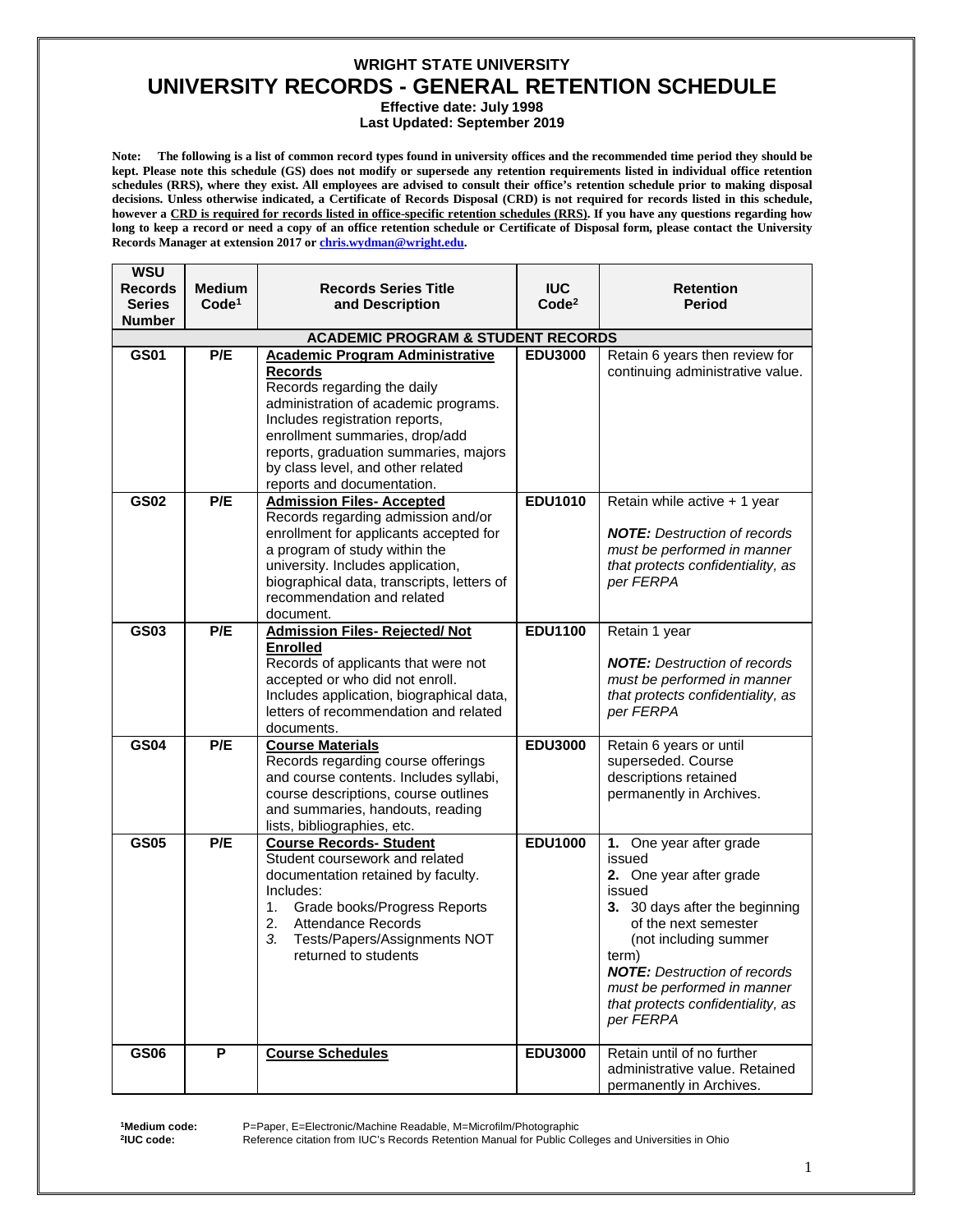**Effective date: July 1998**

**Last Updated: September 2019** 

| <b>WSU</b><br><b>Records</b> | <b>Medium</b>     | <b>Records Series Title</b>                                                                                                                                                                                                                                                                                                                                                                                                                                                                                                                                                                   | <b>IUC</b>        | <b>Retention</b>                                                                                                                                                           |
|------------------------------|-------------------|-----------------------------------------------------------------------------------------------------------------------------------------------------------------------------------------------------------------------------------------------------------------------------------------------------------------------------------------------------------------------------------------------------------------------------------------------------------------------------------------------------------------------------------------------------------------------------------------------|-------------------|----------------------------------------------------------------------------------------------------------------------------------------------------------------------------|
| Series                       | Code <sup>1</sup> | and Description                                                                                                                                                                                                                                                                                                                                                                                                                                                                                                                                                                               | Code <sup>2</sup> | Period                                                                                                                                                                     |
| <b>Number</b>                |                   | <b>ACADEMIC PROGRAM &amp; STUDENT RECORDS</b>                                                                                                                                                                                                                                                                                                                                                                                                                                                                                                                                                 |                   |                                                                                                                                                                            |
| <b>GS07</b>                  | P/E               | Degree Program/ Course Proposal                                                                                                                                                                                                                                                                                                                                                                                                                                                                                                                                                               | <b>EDU3000</b>    | Retain in office while active $+6$                                                                                                                                         |
|                              |                   | <b>Records</b><br>Records regarding the development of<br>new degree programs, courses and<br>curricula. Series also covers records<br>regarding requests to drop courses or<br>to change course names, credit hours<br>or prerequisites.                                                                                                                                                                                                                                                                                                                                                     |                   | years. Send program/<br>curriculum proposals to<br>Archives for permanent<br>retention.                                                                                    |
| <b>GS08</b>                  | P/E               | <b>Program Development and Review</b>                                                                                                                                                                                                                                                                                                                                                                                                                                                                                                                                                         | <b>EDU3000</b>    | Retain 6 years                                                                                                                                                             |
|                              |                   | <b>Records</b><br>Planning and review documents<br>regarding existing programs. Includes<br>final reports, working papers, agendas,<br>status reports, internal/external<br>reviews, etc.                                                                                                                                                                                                                                                                                                                                                                                                     |                   |                                                                                                                                                                            |
| <b>GS09</b>                  | P/E               | <b>Recommendation Letter Requests:</b>                                                                                                                                                                                                                                                                                                                                                                                                                                                                                                                                                        | <b>EDU1030</b>    | Retain 2 years                                                                                                                                                             |
| <b>GS10</b>                  | P/E               | <b>Student's Consent for Records</b><br><b>Disclosure</b><br>Student's written request for letters of<br>recommendation (FERPA<br>requirement). Requests must state: 1)<br>The purpose of the disclosure; 2) To<br>whom the disclosure can be made; 3)<br>Which records may be disclosed<br>(grades, GPA, course rank, etc.)<br>Requests may be in the form of letters,<br>email, or forms available through<br>Registrar.<br><b>Student Records- Department</b><br>Includes letters of recommendation,<br>documents regarding progress toward<br>degree, and transfer credit<br>evaluations. | <b>EDU1010</b>    | Retain while active + 5 years<br>then destroy<br><b>Note:</b> Destruction of records<br>should be performed in a<br>manner that maintains<br>confidentiality as per FERPA. |
| GS11                         | P/E               | <b>Student Records- Independent</b>                                                                                                                                                                                                                                                                                                                                                                                                                                                                                                                                                           | <b>EDU1010</b>    | Retain while active $+5$ years                                                                                                                                             |
|                              |                   | <b>Study</b><br>May include permission sheets, faculty<br>signatures, course names, number of<br>credits, related documentation and<br>correspondence.                                                                                                                                                                                                                                                                                                                                                                                                                                        |                   | then destroy<br>Note: Destruction of records<br>should be performed in a<br>manner that maintains<br>confidentiality as per FERPA.                                         |
| <b>GS12</b>                  | P/E               | <b>Student Records-Internships</b><br>Documents the administration of<br>student internships, practicums, and<br>cooperative education programs. May<br>include applications, agreements,<br>contracts, postings, related<br>documentation and correspondence.                                                                                                                                                                                                                                                                                                                                | <b>EDU1010</b>    | Retain while active + 5 years<br>then destroy<br>Note: Destruction of records<br>should be performed in a<br>manner that maintains<br>confidentiality as per FERPA.        |

**1Medium code: 2IUC code:**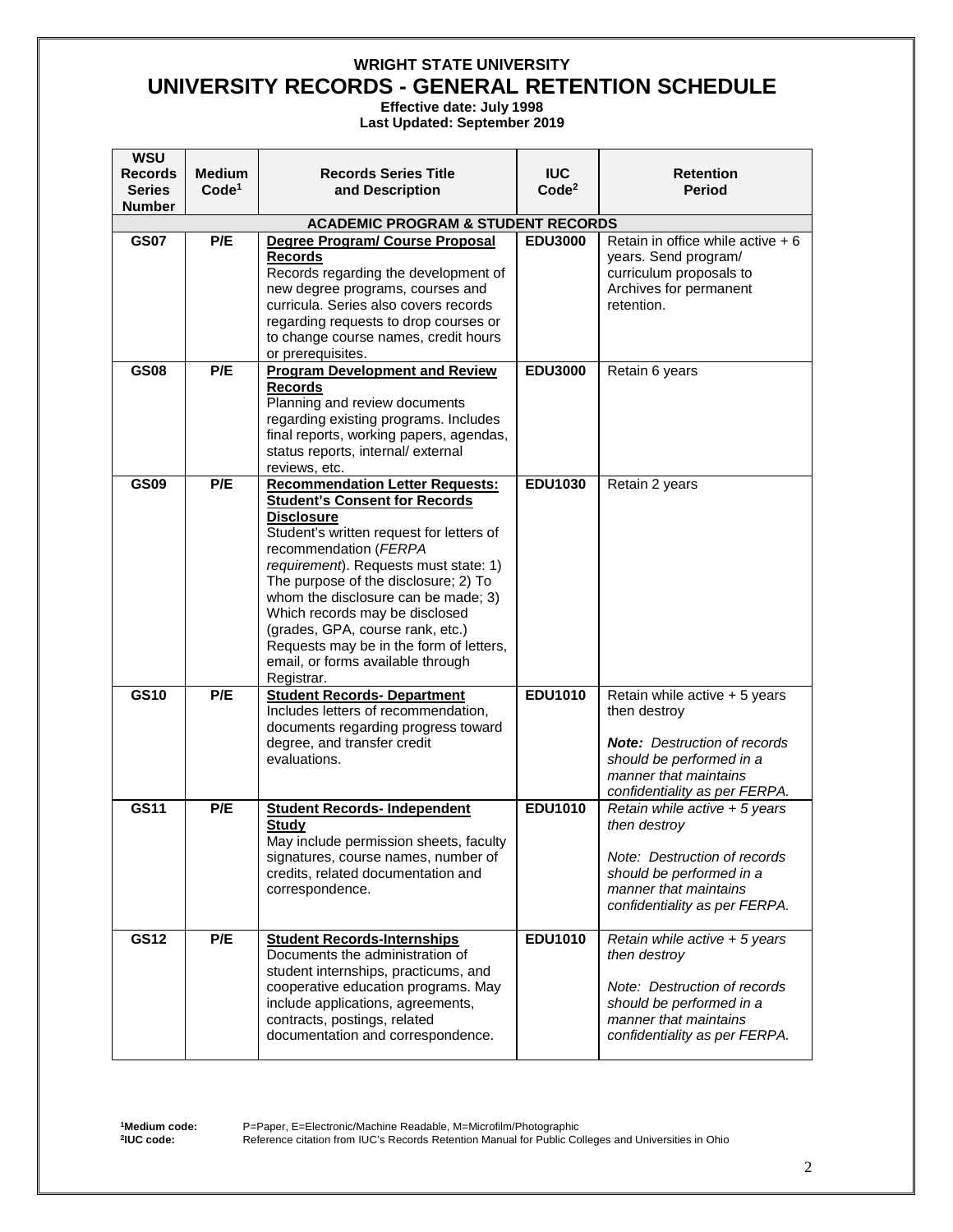**Effective date: July 1998**

**Last Updated: September 2019** 

| <b>WSU</b><br><b>Records</b><br><b>Series</b><br><b>Number</b> | <b>Medium</b><br>Code <sup>1</sup> | <b>Records Series Title</b><br>and Description                                                                                                                                                                                                                                                                   | <b>IUC</b><br>Code <sup>2</sup>   | <b>Retention</b><br><b>Period</b>                                                                                                                                                                                                                                                                                                                                                                           |
|----------------------------------------------------------------|------------------------------------|------------------------------------------------------------------------------------------------------------------------------------------------------------------------------------------------------------------------------------------------------------------------------------------------------------------|-----------------------------------|-------------------------------------------------------------------------------------------------------------------------------------------------------------------------------------------------------------------------------------------------------------------------------------------------------------------------------------------------------------------------------------------------------------|
|                                                                |                                    | <b>FINANCE AND ACCOUNTS RECORDS</b>                                                                                                                                                                                                                                                                              |                                   |                                                                                                                                                                                                                                                                                                                                                                                                             |
| GS13                                                           | P/E                                | <b>Accounts Payable</b><br>Records regarding payment of<br>financial obligations. Includes<br>vouchers, invoices, balance sheets,<br>receipts, payroll records, contributions,<br>etc. Official copies held by Business<br>and Fiscal Affairs.                                                                   | <b>ACC1000</b>                    | Retain for the current year $+1$<br>fiscal year                                                                                                                                                                                                                                                                                                                                                             |
| <b>GS14</b>                                                    | P/E                                | <b>Accounts Receivable</b><br>Records regarding receipt of<br>revenues. Includes vouchers,<br>invoices, balance sheets, receipts,<br>cash receipt slips, petty cash balance<br>sheets, cash register reports, payroll<br>records, contributions, etc. Official<br>copies held by Business and Fiscal<br>Affairs. | <b>ACC1000</b>                    | Retain for the current year $+1$<br>fiscal year                                                                                                                                                                                                                                                                                                                                                             |
| <b>GS15</b>                                                    | P/E                                | <b>Accounts Receivable- Credit/Debit</b><br>Cards<br>Credit/debit card receipts or other files<br>containing account numbers of<br>external parties maintained by WSU<br>offices for billing purposes for services<br>rendered.                                                                                  | <b>ACC1005</b><br><b>PCI/DSS*</b> | Retain for a maximum of 18<br>months then destroy*<br>Please note that credit card<br>numbers are considered high risk<br>identity theft information and must<br>be managed in accordance with<br>specific federal compliance<br>requirements.<br>For more information please refer<br>to the <b>Payment Card Industry</b><br>Data Security Standard* or<br>contact the Office of the University<br>Bursar. |
| <b>GS16</b>                                                    | P/E                                | <b>Audits-External</b>                                                                                                                                                                                                                                                                                           | <b>FIN7010</b>                    | Retain 4 years then review for<br>continuing administrative or<br>historical value.                                                                                                                                                                                                                                                                                                                         |
| <b>GS17</b>                                                    | P/E                                | <b>Budgets/ Financial Forecasts</b><br>Annual operating budgets of university<br>departments. Official copy maintained<br>by Office of Budget Planning and<br>Resource Analysis.                                                                                                                                 | <b>FIN2000</b>                    | Retain for the current year $+1$<br>year                                                                                                                                                                                                                                                                                                                                                                    |
| <b>GS18</b>                                                    | P/E                                | <b>Collection Records</b><br>Records related to the monitoring,<br>collecting and writing off of unpaid<br>accounts and bad debts.                                                                                                                                                                               | <b>EDU3000</b>                    | Retain in office while active $+6$<br>years.                                                                                                                                                                                                                                                                                                                                                                |
| <b>GS19</b>                                                    | P/E                                | <b>Financial Reports, Annual</b><br>Annual reports summarizing all<br>financial transactions. Official copy<br>maintained by Controllers Office.                                                                                                                                                                 | <b>FIN7000</b>                    | Retain until the end of the next<br>fiscal year then review for<br>continuing historical value.                                                                                                                                                                                                                                                                                                             |
| <b>GS20</b>                                                    | P                                  | <b>Procurement Cards (for materials</b><br>and services)<br>Monthly procurement card statements<br>and all documentation including<br>invoices, receivers, etc. supporting<br>each transaction on the statements.                                                                                                | <b>FIN8010</b>                    | Retain 4 years, excluding<br>charges made to grant funds,<br>which are to be retained 6<br>years.<br>www.wright.edu/wrightway/5901.html                                                                                                                                                                                                                                                                     |

**1Medium code: 2IUC code:**

P=Paper, E=Electronic/Machine Readable, M=Microfilm/Photographic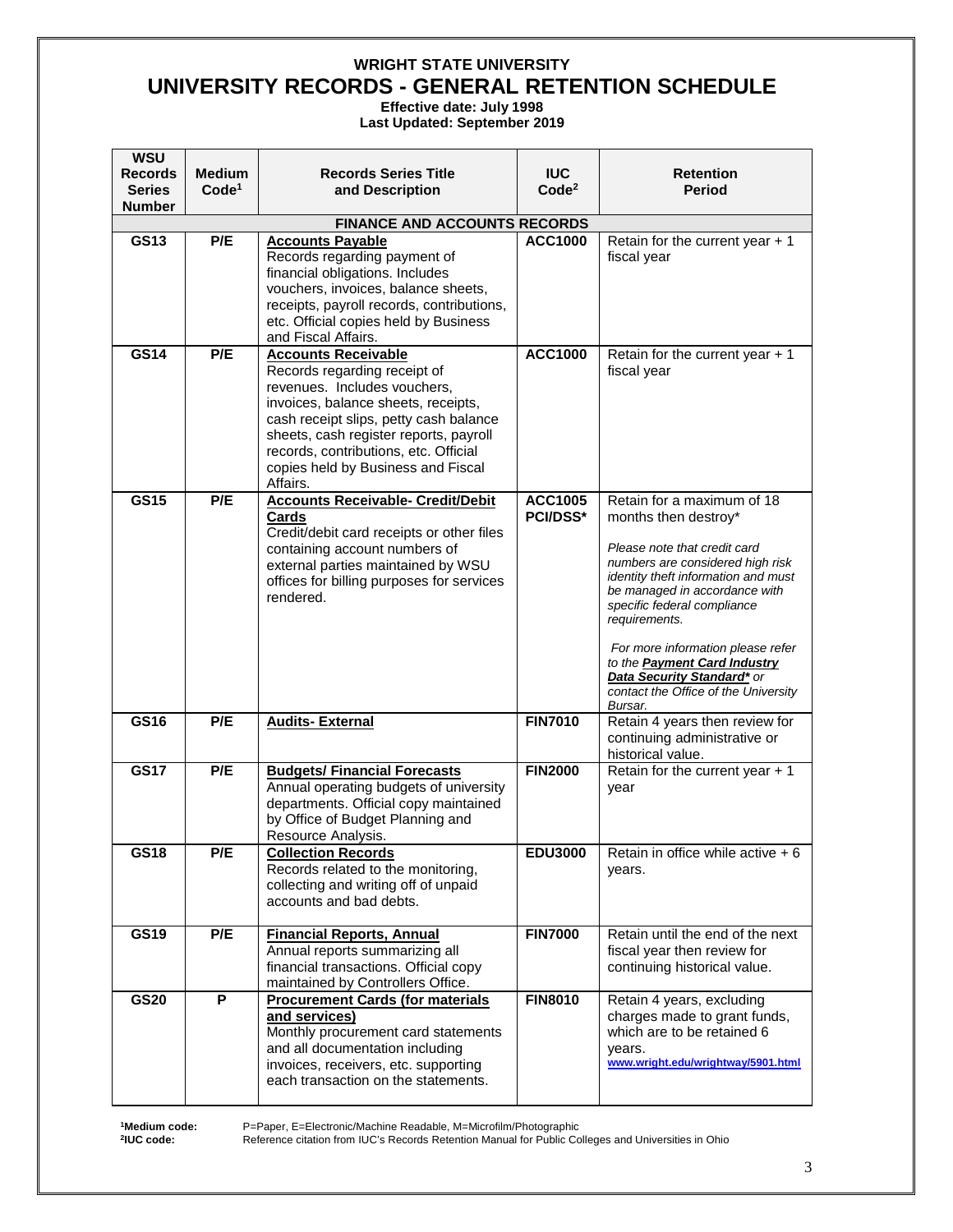**Effective date: July 1998**

**Last Updated: September 2019** 

| <b>WSU</b><br><b>Records</b> | <b>Medium</b>     | <b>Records Series Title</b>                                           | <b>IUC</b>        | <b>Retention</b>                                       |
|------------------------------|-------------------|-----------------------------------------------------------------------|-------------------|--------------------------------------------------------|
| <b>Series</b>                | Code <sup>1</sup> | and Description                                                       | Code <sup>2</sup> | Period                                                 |
| <b>Number</b>                |                   |                                                                       |                   |                                                        |
|                              |                   | <b>FINANCE AND ACCOUNTS RECORDS</b>                                   |                   |                                                        |
| <b>GS21</b>                  | P                 | <b>Purchase Orders (for materials and</b><br>services)                | <b>FIN8010</b>    | Retain for the current year $+1$<br>fiscal year        |
|                              |                   | Office copies of purchase orders                                      |                   |                                                        |
|                              |                   | (Other than Purchasing Office)                                        |                   |                                                        |
| <b>GS22</b>                  | P                 | <b>Purchase Orders (for materials and</b>                             | <b>FIN8010</b>    | Retain for the current year $+1$                       |
|                              |                   | services)- DPOs                                                       |                   | fiscal year                                            |
|                              |                   | Office copies of departmental<br>purchase orders (Other than Accounts |                   |                                                        |
|                              |                   | Payable Office)                                                       |                   |                                                        |
| <b>GS23</b>                  | P/E               | <b>Requisitions</b>                                                   | <b>ACC1000</b>    | Review and purge at least                              |
|                              |                   | Office copies of requisition requests to                              |                   | annually                                               |
|                              |                   | order goods and services (Other than                                  |                   |                                                        |
|                              |                   | the Accounts Payable and Purchasing<br><b>Offices</b>                 |                   |                                                        |
| <b>GS24</b>                  | P/E               | <b>Telephone Billing Statements</b>                                   | <b>ACC1000</b>    | Destroy after 1 year                                   |
|                              |                   | Summary and detailed reports                                          |                   |                                                        |
|                              |                   | retrieved by departments. Official copy                               |                   |                                                        |
|                              |                   | held by Telecommunications Services.                                  |                   |                                                        |
|                              |                   | <b>GENERAL ADMINISTRATIVE RECORDS</b>                                 |                   |                                                        |
| <b>GS25</b>                  | P/E               | <b>Advertising</b>                                                    | <b>PUB3000</b>    | Retain for 5 years then review                         |
|                              |                   | Records related to marketing and                                      |                   | for continuing administrative or                       |
|                              |                   | promoting institution image and                                       |                   | historical value                                       |
| <b>GS26</b>                  | P/E               | activities<br><b>Agendas</b>                                          | ADM9910           | Destroy 30 days after approval                         |
|                              |                   | Agendas for meetings of the Board of                                  |                   | of the minutes                                         |
|                              |                   | Trustees or its committees, and for                                   |                   |                                                        |
|                              |                   | official faculty, student, or department                              |                   |                                                        |
| <b>GS27</b>                  | P/E               | meetings<br><b>Annual Reports</b>                                     | ADM1020           | Retain for 3 years then review                         |
|                              |                   | Annual report of the originating office                               |                   | for continuing administrative                          |
|                              |                   |                                                                       |                   | value. Send copy of each to                            |
|                              |                   |                                                                       |                   | Archives.                                              |
| <b>GS28</b>                  | P/E               | <b>Blank Forms</b>                                                    | ADM9900           | Retain for 30 days after<br>obsolescence. Send copy of |
|                              |                   | Outdated or superseded blank forms,<br>stationery, letterhead etc.    |                   | each to Archives.                                      |
| <b>GS29</b>                  | P/E               | <b>Bulletins, Posters and Notices</b>                                 | <b>PUB4000</b>    | Retain for 30 days after                               |
|                              |                   | Informational materials acquired for                                  |                   | obsolescence                                           |
|                              |                   | the purpose of informing university                                   |                   |                                                        |
| <b>GS30</b>                  | P/E               | personnel of events and activities<br>Correspondence, Memoranda and   | ADM9900           | Review and purge at least                              |
|                              |                   | <b>Subject Files- Routine</b>                                         |                   | annually. Destroy excess                               |
|                              |                   | General office files documenting                                      |                   | copies when no longer useful.                          |
|                              |                   | routine office administration. Includes                               |                   |                                                        |
|                              |                   | email.                                                                |                   |                                                        |
|                              |                   | <b>Note:</b> For President/ Vice                                      |                   |                                                        |
|                              |                   | President/Director/Dean/Chair                                         |                   |                                                        |
|                              |                   | correspondence and subject files,                                     |                   |                                                        |
|                              |                   | consult departmental retention                                        |                   |                                                        |
|                              |                   | schedule.                                                             |                   |                                                        |

**1Medium code: 2IUC code:**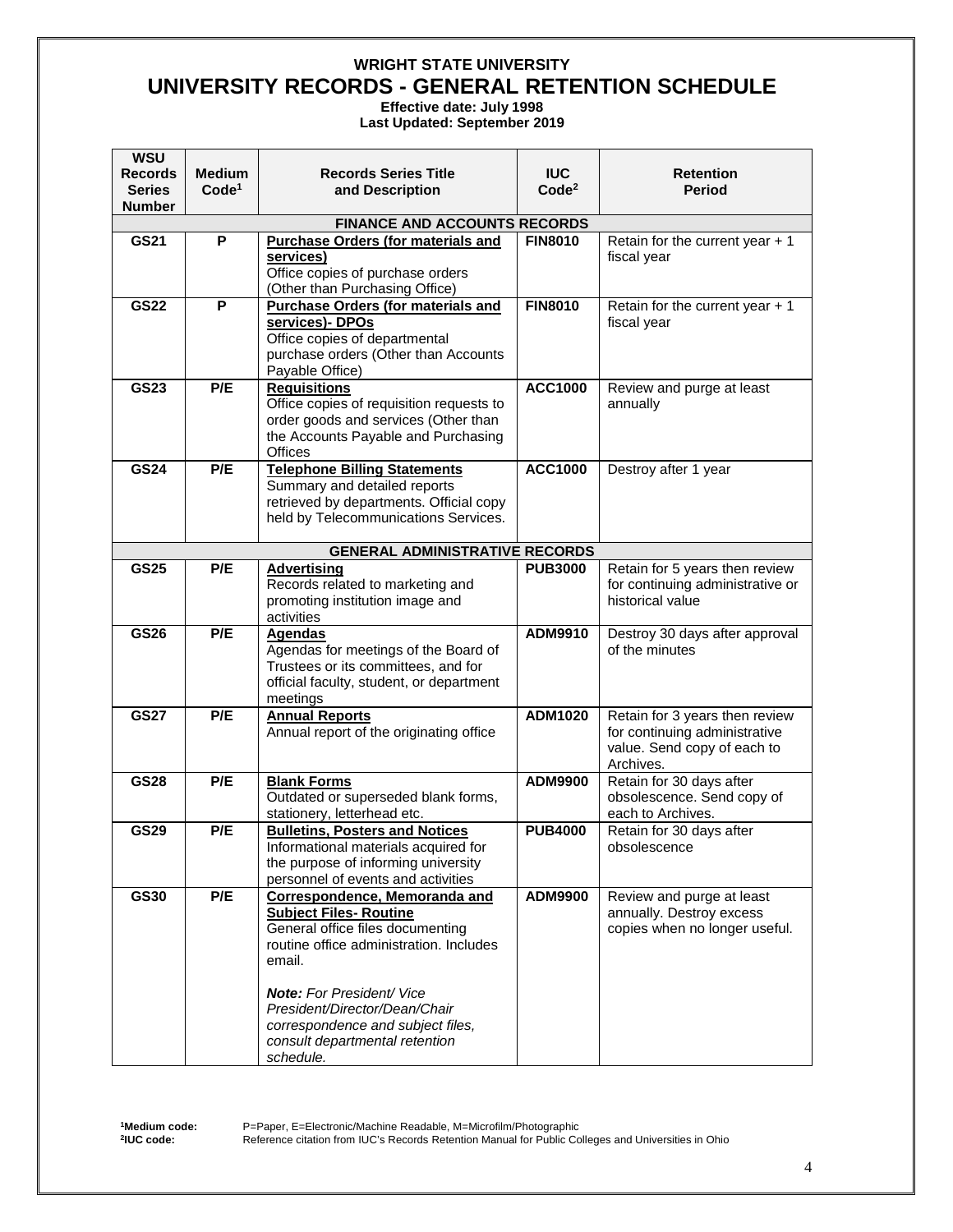**Effective date: July 1998 Last Updated: September 2019** 

| <b>WSU</b><br><b>Records</b>   | <b>Medium</b><br>Code <sup>1</sup> | <b>Records Series Title</b>                                                                                                                                                                                                                                                                                                                                                                                                                                                                                        | <b>IUC Code<sup>2</sup></b>                                     | <b>Retention</b><br><b>Period</b>                                                                                                                                                                                                                                                                                                                                                                                                                                                                                                                                                                                                                                                                                                                                                                                                                                              |
|--------------------------------|------------------------------------|--------------------------------------------------------------------------------------------------------------------------------------------------------------------------------------------------------------------------------------------------------------------------------------------------------------------------------------------------------------------------------------------------------------------------------------------------------------------------------------------------------------------|-----------------------------------------------------------------|--------------------------------------------------------------------------------------------------------------------------------------------------------------------------------------------------------------------------------------------------------------------------------------------------------------------------------------------------------------------------------------------------------------------------------------------------------------------------------------------------------------------------------------------------------------------------------------------------------------------------------------------------------------------------------------------------------------------------------------------------------------------------------------------------------------------------------------------------------------------------------|
| <b>Series</b><br><b>Number</b> |                                    | and Description                                                                                                                                                                                                                                                                                                                                                                                                                                                                                                    |                                                                 |                                                                                                                                                                                                                                                                                                                                                                                                                                                                                                                                                                                                                                                                                                                                                                                                                                                                                |
|                                |                                    | <b>GENERAL ADMINISTRATIVE RECORDS</b>                                                                                                                                                                                                                                                                                                                                                                                                                                                                              |                                                                 |                                                                                                                                                                                                                                                                                                                                                                                                                                                                                                                                                                                                                                                                                                                                                                                                                                                                                |
| GS31                           | P/E                                | <b>Correspondence, Memoranda and</b><br><b>Subject Files- Non-Routine/ Policy</b><br>Office files documenting office<br>functions, policies or procedures,<br>those with fiscal value or files<br>pertinent to pending legal action.<br>Includes email.<br><b>Note:</b> For President/ Vice<br>President/Director/Dean/Chair<br>correspondence and subject files,<br>consult departmental retention<br>schedule.                                                                                                   | ADM9910                                                         | Retain until superseded or no<br>longer subject to fiscal or legal<br>audit                                                                                                                                                                                                                                                                                                                                                                                                                                                                                                                                                                                                                                                                                                                                                                                                    |
| <b>GS32</b>                    | P/E                                | <b>Duplicate Copies of Records</b><br>Copies of documents created for<br>administrative convenience/reference<br>only, EXCEPT where retention is<br>specified on the office records<br>retention schedule form (RRS).<br>Examples: records received from university<br>office that originates these records or extra<br>copies of correspondence, reports,<br>produced by the office for reference or<br>distribution.                                                                                             | <b>ADM9900</b>                                                  | Destroy as soon as<br>determined by the office to<br>have no further administrative<br>value.                                                                                                                                                                                                                                                                                                                                                                                                                                                                                                                                                                                                                                                                                                                                                                                  |
| <b>GS33</b>                    | Е                                  | <b>Electronic Mail</b><br>Email messages and their<br>attachments sent or received via<br>university networks<br><b>NOTE: Email is a means of delivering</b><br>information, such as the postal service,<br>and should not be managed any<br>differently than items you receive by<br>regular mail at work or home. Review<br>and manage email messages and their<br>attachments according to their<br>informational value, based on the<br>criteria described in this schedule and<br>your departmental schedule. | record, or official record<br><b>Action: Delete</b><br>schedule | <b>Recommended Method for Managing Email</b><br>Determine if message is a non-record, transitory<br><b>Non-Record</b> A message that is not work related,<br>relates information not pertinent to your job or<br>department and/or does not require you to take any<br>action or responsibility for its contents<br><b>Transitory Record</b> A message of short term value<br>that relates to an upcoming event or activity, sent<br>to you for informational purposes only<br>Action: Place in folder or sub-folder until<br>event/activity has taken place then delete<br>Official Record A message the contents of which<br>meets the criteria of a record as described in this<br>schedule or your departmental records retention<br>Action: Retain in appropriate folder or sub-<br>folder, (digital or analog), by record type/series<br>for designated retention period |
| <b>GS34</b>                    | P/E/M                              | <b>Electronic Media and Forms</b><br>Office copies of computer forms, CDs,<br>disks, tapes, cards etc. used as<br>preliminary input, temporary storage<br>or output control, the results of which<br>are produced or otherwise available in<br>paper, online or other electronic<br>reports, or microforms.                                                                                                                                                                                                        | ADM9910                                                         | Destroy or erase as soon as<br>determined by the office to<br>have no further administrative<br>value                                                                                                                                                                                                                                                                                                                                                                                                                                                                                                                                                                                                                                                                                                                                                                          |

**1Medium code: 2IUC code:**

P=Paper, E=Electronic/Machine Readable, M=Microfilm/Photographic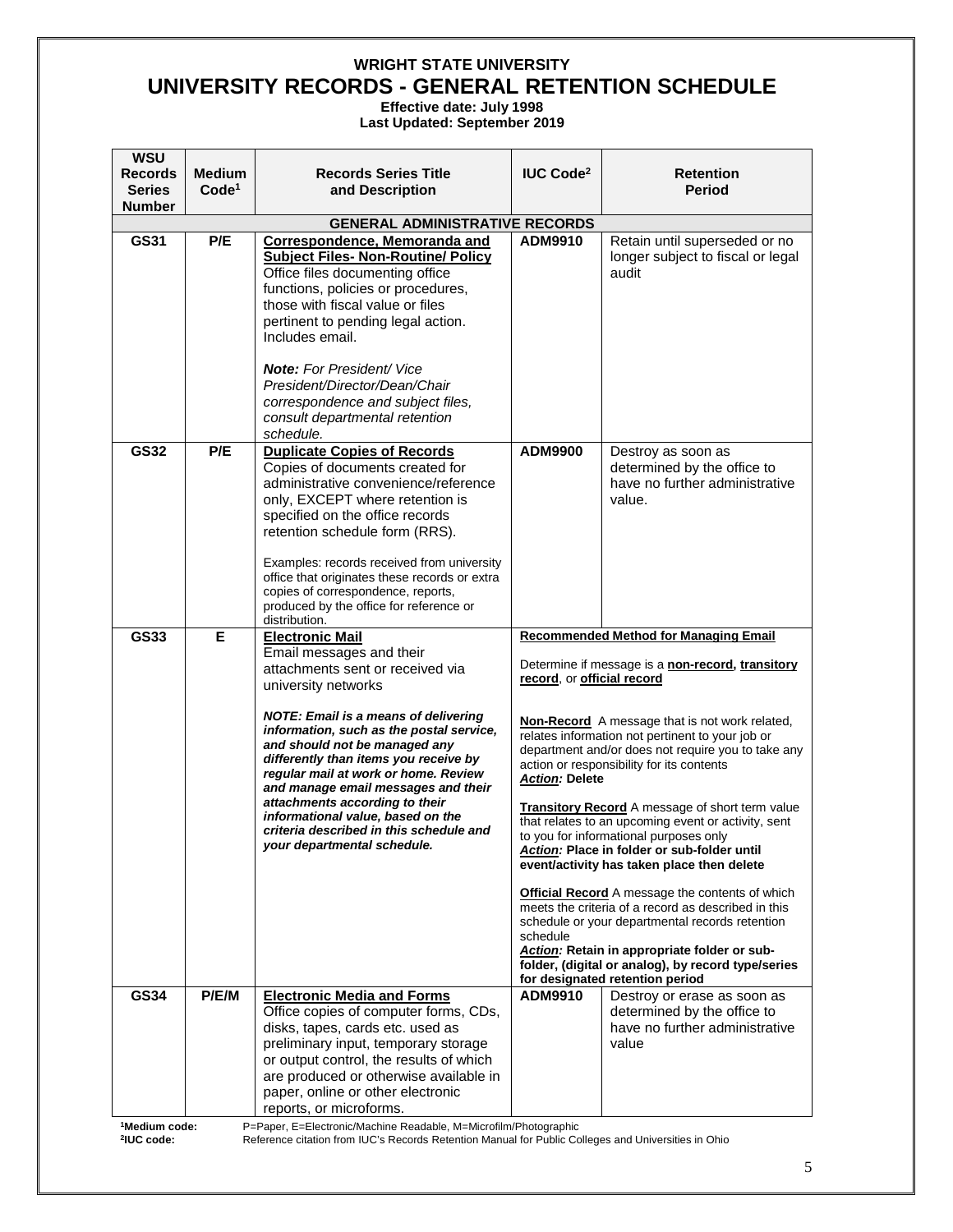**Effective date: July 1998 Last Updated: September 2019** 

| <b>WSU</b><br><b>Records</b><br><b>Series</b><br><b>Number</b> | <b>Medium</b><br>Code <sup>1</sup> | <b>Records Series Title</b><br>and Description                                                                                                                                                | <b>IUC Code<sup>2</sup></b> | <b>Retention</b><br><b>Period</b>                                                                                              |
|----------------------------------------------------------------|------------------------------------|-----------------------------------------------------------------------------------------------------------------------------------------------------------------------------------------------|-----------------------------|--------------------------------------------------------------------------------------------------------------------------------|
|                                                                |                                    | <b>GENERAL ADMINISTRATIVE RECORDS</b>                                                                                                                                                         |                             |                                                                                                                                |
| <b>GS35</b>                                                    | P/E                                | <b>Equipment Inventory Lists</b><br>Inventory lists held by individual<br>offices. These include office<br>equipment, musical instruments,<br>laboratory equipment, operation<br>manuals etc. | <b>ADM4000</b>              | Retain for 2 years after<br>superseded                                                                                         |
| GS36                                                           | P/E/M                              | <b>Library or Museum Material</b><br>Reference information and items<br>acquired for individual use or<br>exhibition                                                                          | <b>REF0000</b>              | Retain until no longer needed<br>then contact Archives for<br>further consideration                                            |
| <b>GS37</b>                                                    | P/E                                | <b>Lists, Indexes and Summaries</b><br>Used for internal administrative<br>convenience or information                                                                                         | ADM9900                     | Retain until determined by the<br>office or individual who created<br>it to have no further value                              |
| <b>GS38</b>                                                    | P/E                                | <b>Minutes</b><br>Minutes of boards, committees, task<br>forces and other university units and<br>organizations                                                                               | ADM9910                     | Minutes are to be retained by<br>committee secretary for 3<br>years, then transferred to<br>Archives                           |
| <b>GS39</b>                                                    | P/E                                | <b>Organizational Charts</b>                                                                                                                                                                  | ADM3000                     | Retain while active + 10 years.<br>Transfer 1 copy of each to<br>Archives                                                      |
| <b>GS40</b>                                                    | E/M                                | Photographs<br>Photographs documenting events or<br>activities of university offices or<br>general campus activities                                                                          | <b>PUB3000</b>              | Retain at discretion of office<br>then contact archives for<br>further consideration                                           |
| <b>GS41</b>                                                    | P/E                                | <b>Publications-WSU</b><br>Publications created by or for a WSU<br>office                                                                                                                     | <b>PUB3000</b>              | Retain while active then review<br>for continuing administrative or<br>reference value. Transfer 1<br>copy of each to Archives |
| <b>GS42</b>                                                    | P/E                                | <b>Publications- Non-WSU</b><br>News clippings and other external<br>communications relating to WSU<br>news, events and activities                                                            | <b>PUB3000</b>              | Retain while useful for<br>administrative or reference<br>purposes, then transfer to<br>Archives                               |
| <b>GS43</b>                                                    | P/E                                | <b>Recruitment Materials</b><br>Videos, publications, posters and<br>other materials used to recruit                                                                                          | <b>MAR1000</b>              | Retain for 5 years then send 1<br>copy of each to Archives                                                                     |

**1Medium code: 2IUC code:**

P=Paper, E=Electronic/Machine Readable, M=Microfilm/Photographic

students to attend the institution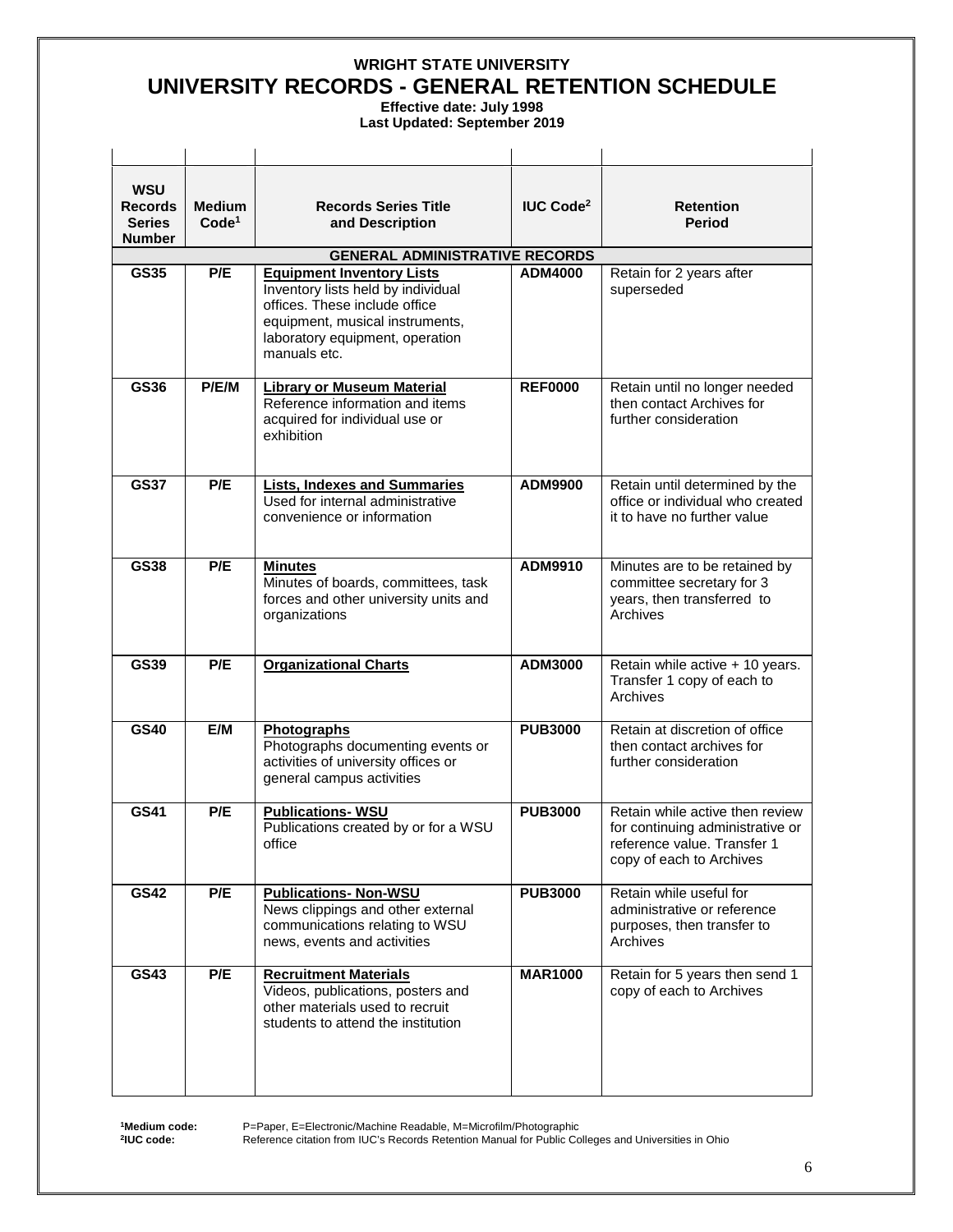**Effective date: July 1998**

**Last Updated: September 2019** 

| <b>WSU</b><br><b>Records</b>   | <b>Medium</b>     | <b>Records Series Title</b>                                                                                                                                                                                                                                                                                                           | <b>IUC</b>        | <b>Retention</b>                                                                                                                                                                                                                                        |
|--------------------------------|-------------------|---------------------------------------------------------------------------------------------------------------------------------------------------------------------------------------------------------------------------------------------------------------------------------------------------------------------------------------|-------------------|---------------------------------------------------------------------------------------------------------------------------------------------------------------------------------------------------------------------------------------------------------|
| <b>Series</b><br><b>Number</b> | Code <sup>1</sup> | and Description                                                                                                                                                                                                                                                                                                                       | Code <sup>2</sup> | Period                                                                                                                                                                                                                                                  |
|                                |                   | <b>GENERAL ADMINISTRATIVE RECORDS</b>                                                                                                                                                                                                                                                                                                 |                   |                                                                                                                                                                                                                                                         |
| <b>GS44</b>                    | P/E               | <b>Research Projects- Approved</b>                                                                                                                                                                                                                                                                                                    | <b>LEG2000</b>    | Retain while active then review                                                                                                                                                                                                                         |
|                                |                   | Files containing proposal, budgets,<br>accounting information,<br>correspondence, and reports for grant<br>funded and non-grant funded research<br><b>Note:</b> Retention and access<br>requirements-as well as exceptions--<br>for federal grants outlined in Office of<br>Management and Budget's Circular No<br>A-110, section.53. |                   | for continuing reference or<br>historical value for your office<br><b>Note:</b> Research and<br>Sponsored Programs is the<br>office of responsibility for grant<br>project administration and<br>retains the official copies of<br>grant project files. |
| <b>GS45</b>                    | P/E               | <b>Research Projects- Rejected</b><br>Files containing proposal and<br>correspondence for grant funded and<br>non-grant funded research                                                                                                                                                                                               | <b>ADM9900</b>    | Retain 1 year                                                                                                                                                                                                                                           |
| GS46                           | P/E               | <b>Special Projects</b><br>Records related to special projects not<br>listed in the departmental retention<br>schedule                                                                                                                                                                                                                | <b>ADM9900</b>    | Retain while active + 1 year<br>then review for continuing<br>administrative value                                                                                                                                                                      |
| <b>GS47</b>                    | P/E               | <b>Strategic Plans</b><br>Internal documents that outline<br>institutional/ departmental direction,<br>philosophy, and purpose                                                                                                                                                                                                        | ADM1020           | Retain while active + 3 years<br>then transfer 1 copy of each to<br>Archives                                                                                                                                                                            |
| <b>GS48</b>                    | P/E               | <b>Tape Recordings/ Media/ Shorthand</b><br><b>Notes</b><br>Verbatim recordings of committee and<br>other meetings later summarized in<br>official proceedings or minutes                                                                                                                                                             | ADM9910           | Destroy after 1 year                                                                                                                                                                                                                                    |
| GS49                           | P/E               | <b>Travel Documentation</b><br>Travel expense reports and related<br>documentation. Official copies held in<br>Controllers Office.                                                                                                                                                                                                    | <b>ACC1000</b>    | Retain for the current year $+1$<br>year then destroy                                                                                                                                                                                                   |
| <b>GS50</b>                    | P/E               | <b>Work Orders</b><br>Office copies of requests for work to<br>be done                                                                                                                                                                                                                                                                | ADM9900           | Review and purge annually                                                                                                                                                                                                                               |

**1Medium code: 2IUC code:**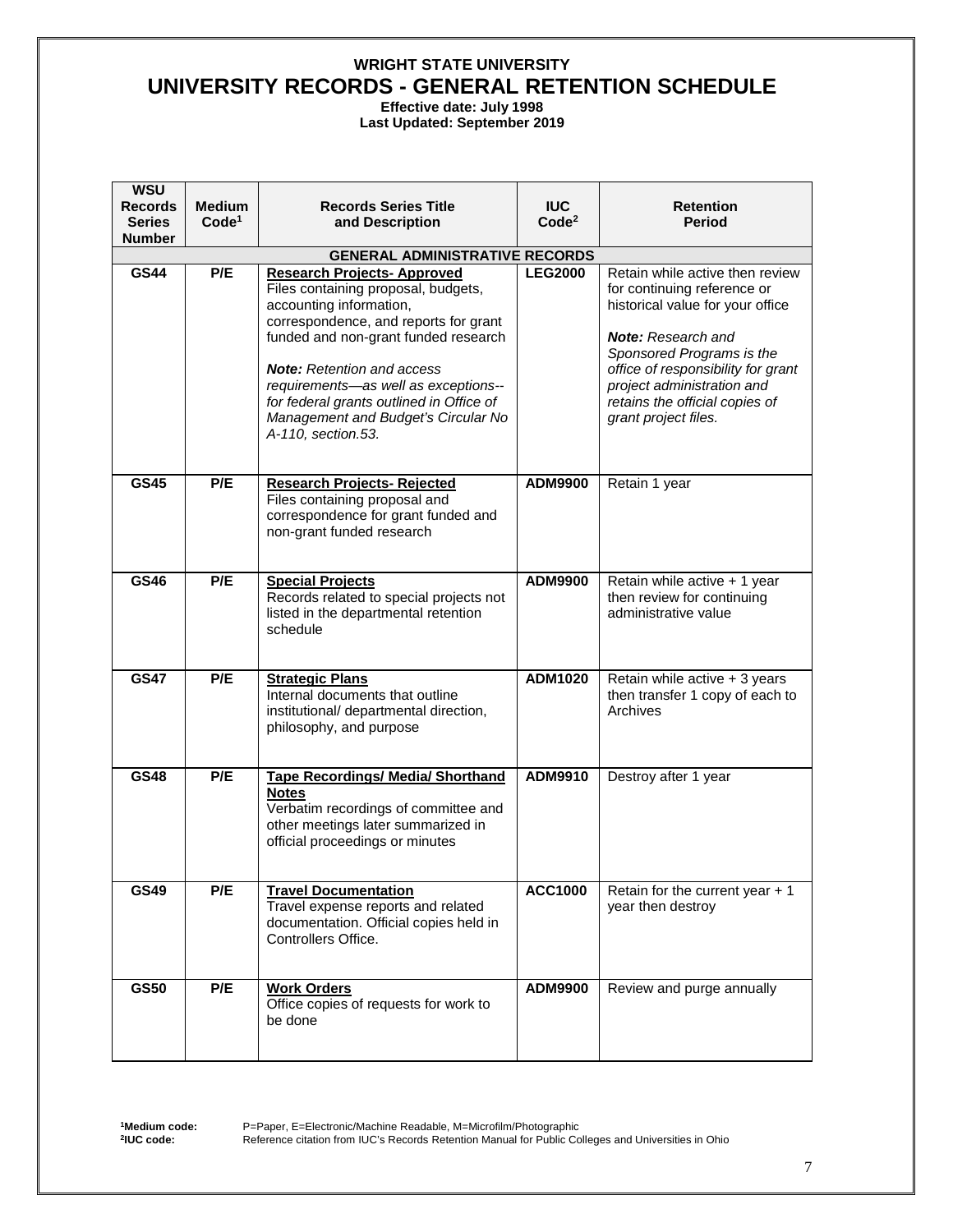**Effective date: July 1998**

**Last Updated: September 2019** 

| <b>WSU</b><br><b>Records</b>   | <b>Medium</b>     | <b>Records Series Title</b>                                                    | <b>IUC</b>        | <b>Retention</b>                                           |
|--------------------------------|-------------------|--------------------------------------------------------------------------------|-------------------|------------------------------------------------------------|
| <b>Series</b><br><b>Number</b> | Code <sup>1</sup> | and Description                                                                | Code <sup>2</sup> | Period                                                     |
|                                |                   | <b>INFORMATION TECHNOLOGY RECORDS</b>                                          |                   |                                                            |
| GS51                           | Е                 | Data Systems Audit Trail Files                                                 | ADM3010           | Retain 4 years                                             |
|                                |                   | Consisting of data generated during                                            |                   |                                                            |
|                                |                   | the creation of a master file or<br>database used to validate a master file    |                   |                                                            |
|                                |                   | or database during a processing cycle.                                         |                   |                                                            |
|                                |                   | Retained to create a management                                                |                   |                                                            |
|                                |                   | audit trail for and to ensure the quality                                      |                   |                                                            |
|                                |                   | of data.                                                                       |                   |                                                            |
| <b>GS52</b>                    | P/E               | Data Systems Backup Files                                                      | ADM9900           | Retain for 3 backup cycles                                 |
|                                |                   | Copies of master files or databases,                                           |                   |                                                            |
|                                |                   | application software, logs, directories,<br>and other documentation needed to  |                   |                                                            |
|                                |                   | restore a system in case of disaster or                                        |                   |                                                            |
|                                |                   | disruption                                                                     |                   |                                                            |
| GS53                           | P/E               |                                                                                | ADM9910           |                                                            |
|                                |                   | <b>Data Systems Documentation</b><br>Includes application development files,   |                   | Retain 3 years after system<br>migration or discontinuance |
|                                |                   | source code, data systems                                                      |                   |                                                            |
|                                |                   | specifications, data documentation,                                            |                   |                                                            |
|                                |                   | hardware documentation and<br>conversion/migration plans                       |                   |                                                            |
|                                |                   |                                                                                |                   |                                                            |
| <b>GS54</b>                    | P/E               | <b>Data Systems Equipment Support</b>                                          | ADM3010           | Retain while active + 4 years                              |
|                                |                   | <b>Files</b><br>Information on data processing                                 |                   |                                                            |
|                                |                   | equipment, software, and other                                                 |                   |                                                            |
|                                |                   | products and their vendors. Record of                                          |                   |                                                            |
|                                |                   | support services provided for specific<br>data processing equipment, including |                   |                                                            |
|                                |                   | site visit reports, service reports,                                           |                   |                                                            |
|                                |                   | service histories, and correspondence.                                         |                   |                                                            |
| <b>GS55</b>                    | P/E               | <b>Data Systems Policies</b>                                                   | <b>ADM3000</b>    | Retain while active + 10 years                             |
|                                |                   | Policies for data processing, including                                        |                   |                                                            |
|                                |                   | access, security, systems                                                      |                   |                                                            |
|                                |                   | development, data retention and<br>disposition, and data ownership.            |                   |                                                            |
|                                |                   | Records of procedures for data entry,                                          |                   |                                                            |
|                                |                   | the operation of computer equipment,                                           |                   |                                                            |
|                                |                   | production control, tape library, system                                       |                   |                                                            |
|                                |                   | backup, and other aspects of a data<br>processing operation.                   |                   |                                                            |
|                                |                   |                                                                                |                   |                                                            |
| <b>GS56</b>                    | P/E               | <b>Data Systems Test Databases/ Files</b><br>Routine or benchmark data sets,   | <b>ADM9900</b>    | Retain 3 years after system<br>acceptance                  |
|                                |                   | related documentation, and test results                                        |                   |                                                            |
|                                |                   | constructed or used to test or develop                                         |                   |                                                            |
|                                |                   | a system                                                                       |                   |                                                            |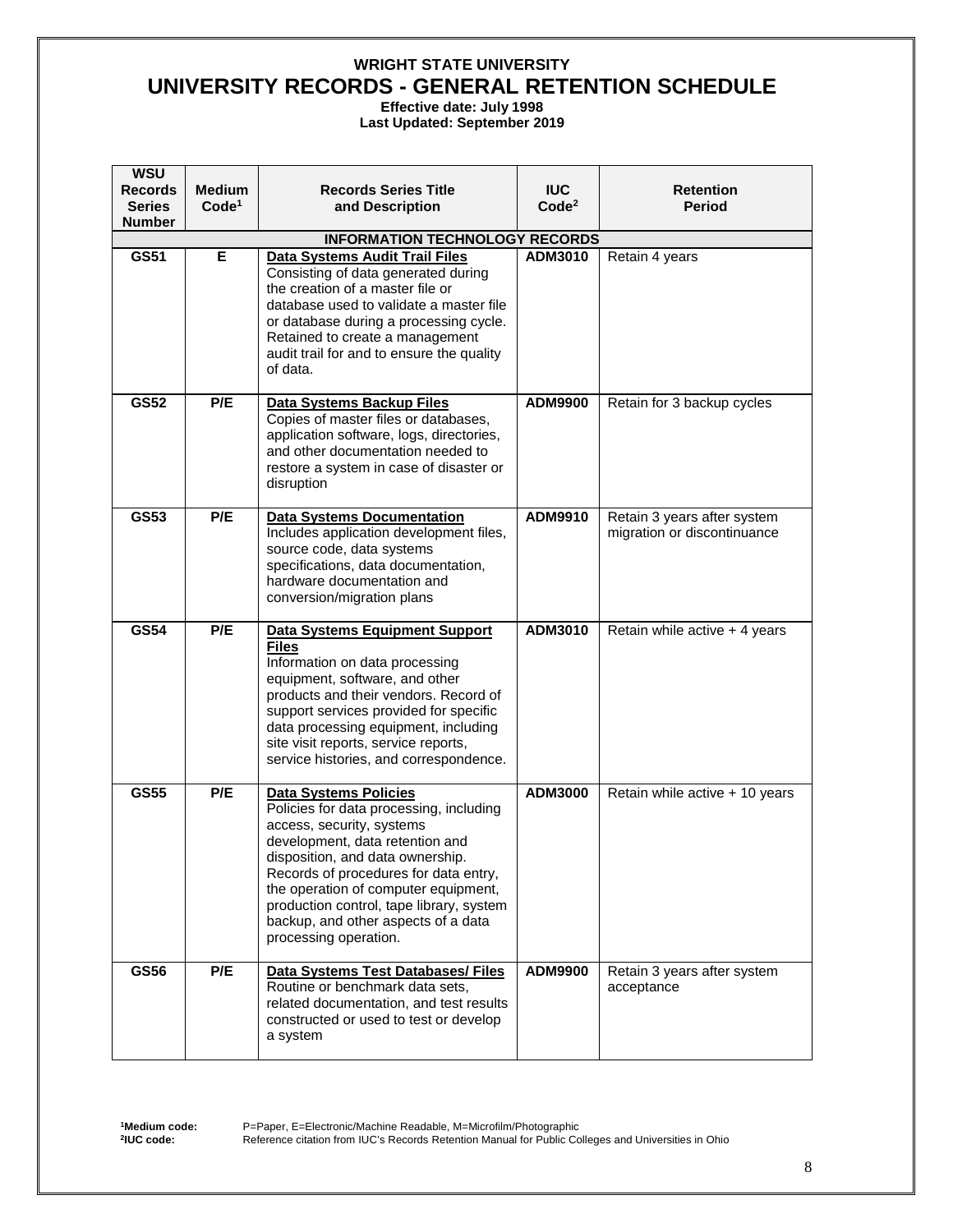**Effective date: July 1998**

**Last Updated: September 2019** 

| <b>WSU</b><br>Records          | <b>Medium</b>     | <b>Records Series Title</b>                                                                                                                                                                                                                | <b>IUC</b>        | <b>Retention</b>                                                                                                                                      |
|--------------------------------|-------------------|--------------------------------------------------------------------------------------------------------------------------------------------------------------------------------------------------------------------------------------------|-------------------|-------------------------------------------------------------------------------------------------------------------------------------------------------|
| <b>Series</b><br><b>Number</b> | Code <sup>1</sup> | and Description                                                                                                                                                                                                                            | Code <sup>2</sup> | Period                                                                                                                                                |
|                                |                   | <b>INFORMATION TECHNOLOGY RECORDS</b>                                                                                                                                                                                                      |                   |                                                                                                                                                       |
| <b>GS57</b>                    | Е                 | Data Systems Usage Files<br>Records created to monitor computer<br>system and network usage, including<br>but not limited to log-in files, system<br>usage files, data entry logs, and<br>records of individual computer<br>program usage  | <b>ADM9900</b>    | Retain for 30 days and until of<br>no further administrative value.                                                                                   |
| <b>GS58</b>                    | Е                 | Data Systems Users Access<br><b>Records</b><br>Records created to control or monitor<br>individual access to a system for<br>security purposes, including but not<br>limited to user account records,<br>security logs and password files. | <b>ADM9900</b>    | Retain for 1 year after<br>individual no longer has access<br>to system                                                                               |
| <b>GS59</b>                    | P/E               | <b>Disaster Recovery Plans</b><br>Records related to reestablishment of<br>data processing services in case of a<br>disaster or other service disruption                                                                                   | <b>ADM3000</b>    | Retain while active + 10 years                                                                                                                        |
|                                |                   | <b>LEGAL RECORDS</b>                                                                                                                                                                                                                       |                   |                                                                                                                                                       |
| <b>GS60</b>                    | P/E               | <b>Affirmative Action Policy</b><br>Records documenting procedures and<br>regulations, reports, work force<br>analysis, goals/timetables, and<br>statistics                                                                                | <b>LEG5000</b>    | Retain 6 years then review for<br>continuing historical value                                                                                         |
| GS61                           | P                 | <b>Contracts- General</b>                                                                                                                                                                                                                  | <b>LEG2000</b>    | Retain while active + 5 years                                                                                                                         |
| <b>GS62</b>                    | P/E               | <b>Laboratory Inspection Reports</b><br>Records related to periodic inspections<br>of equipment and conditions                                                                                                                             | <b>LEG5030</b>    | Retain for life of equipment for<br>calibrations. Retain all other<br>records 3 years.                                                                |
| GS63                           | P/E               | <b>Patents</b><br>Records related to preparation,<br>maintenance and rights.<br><b>Note:</b> Original patent letters<br>maintained by General Counsel's<br>Office.                                                                         | <b>LEG7000</b>    | Retain while active + 6 years.<br><b>NOTE:</b> Research and<br>Sponsored Programs is to<br>transfer any original licensing<br>agreements to Archives. |
| <b>GS64</b>                    | P                 | <b>Real Estate Records (Copies)</b><br>Copies of deeds and leases<br>documenting real property purchased<br>or leased by university offices<br><b>Note:</b> Originals maintained by General<br>Counsel's Office                            | <b>LEG2000</b>    | Retain while active + 5 years                                                                                                                         |
| <b>GS65</b>                    | P/E               | <b>Trademark/ Copyright</b><br><b>Registrations- University</b><br><b>Intellectual Property (Copies)</b><br><b>Note:</b> Originals maintained by General<br>Counsel's Office                                                               | <b>LEG7000</b>    | Retain while active + 6 years.                                                                                                                        |

**1Medium code: 2IUC code:**

P=Paper, E=Electronic/Machine Readable, M=Microfilm/Photographic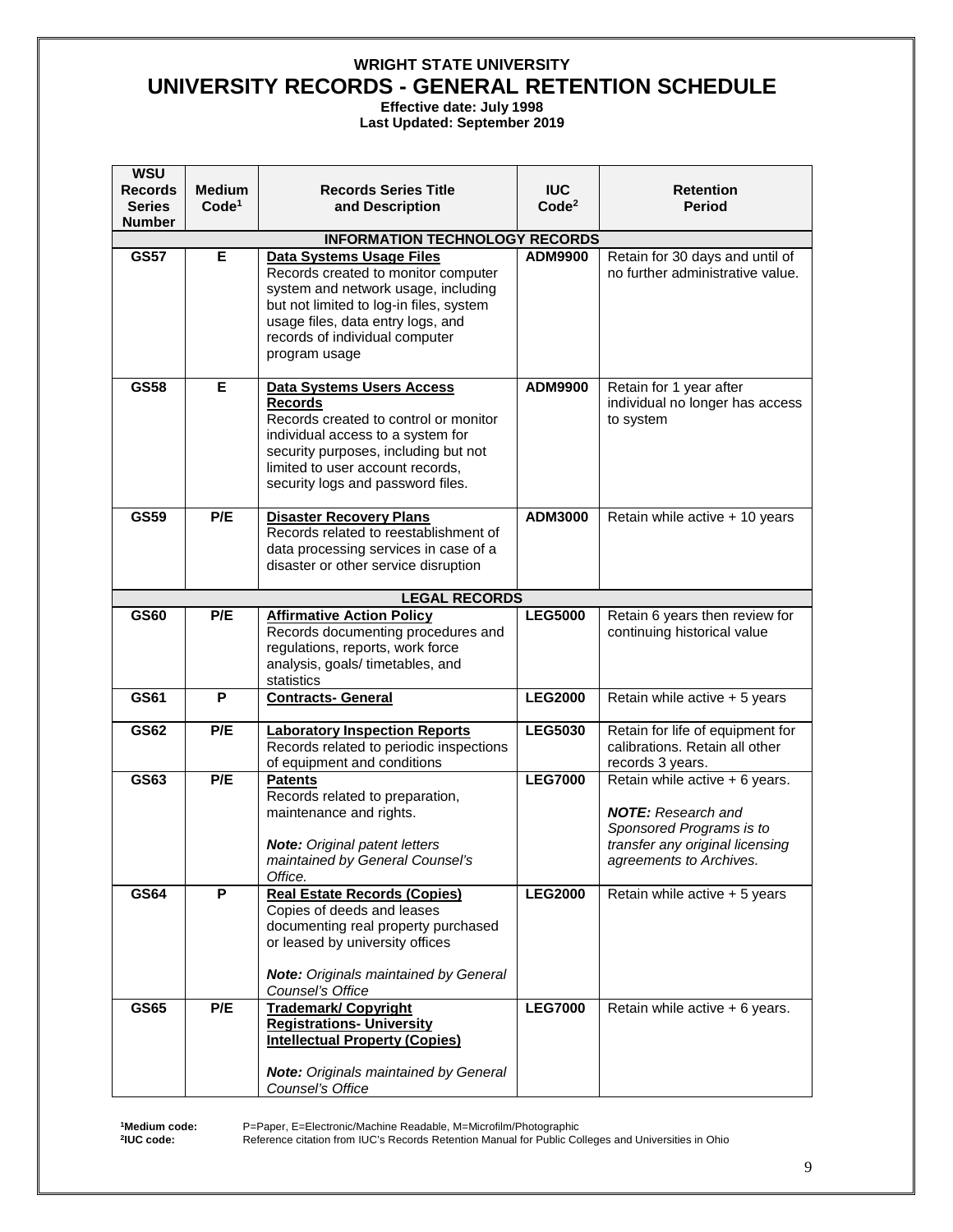**Effective date: July 1998**

**Last Updated: September 2019** 

| <b>WSU</b><br><b>Records</b><br><b>Series</b><br><b>Number</b> | <b>Medium</b><br>Code <sup>1</sup>                                                                                                                                                                                                                                                            | <b>Records Series Title</b><br>and Description                                                                                                                                                                                                                                                                                                    | <b>IUC Code<sup>2</sup></b> | <b>Retention</b><br><b>Period</b>                                                                                                                                                                             |  |  |
|----------------------------------------------------------------|-----------------------------------------------------------------------------------------------------------------------------------------------------------------------------------------------------------------------------------------------------------------------------------------------|---------------------------------------------------------------------------------------------------------------------------------------------------------------------------------------------------------------------------------------------------------------------------------------------------------------------------------------------------|-----------------------------|---------------------------------------------------------------------------------------------------------------------------------------------------------------------------------------------------------------|--|--|
|                                                                |                                                                                                                                                                                                                                                                                               | <b>PERSONNEL RECORDS</b>                                                                                                                                                                                                                                                                                                                          |                             |                                                                                                                                                                                                               |  |  |
|                                                                | NOTE1: Please refer to departmental retention schedules for specific retention requirements for personnel<br>records. The guidelines below are only to be used in the absence of specific departmental policies.<br>NOTE2: Long-term personnel information is held by Human Resources Office. |                                                                                                                                                                                                                                                                                                                                                   |                             |                                                                                                                                                                                                               |  |  |
| GS66                                                           | P/E                                                                                                                                                                                                                                                                                           | <b>Applications (Non-hires)</b><br>For regular and student positions                                                                                                                                                                                                                                                                              | <b>PER2000</b>              | Non-online applications are to<br>be retained by departments for 3<br>years. Online applications<br>(PeopleAdmin) are retained by<br>Human Resources and any hard<br>copies may be discarded after 1<br>year. |  |  |
| <b>GS67</b>                                                    | P/E                                                                                                                                                                                                                                                                                           | <b>Declination Files</b><br>Includes contracts, recommendations,<br>and letters of people who have declined<br>positions                                                                                                                                                                                                                          | <b>PER2000</b>              | Retain 3 years then destroy                                                                                                                                                                                   |  |  |
| <b>GS68</b>                                                    | P/E                                                                                                                                                                                                                                                                                           | <b>Employee Recruitment/Search Files</b><br>Includes vitae, letters, job posting,<br>interview questions, interview notes,<br>status of position offer form, and other<br>documentation required by Affirmative<br>Action.                                                                                                                        | <b>PER2000</b>              | Retain 3 years then destroy. A<br>Certificate of Records Disposal<br>must be completed prior<br>disposal, as required by<br>Affirmative Action.                                                               |  |  |
| <b>GS69</b>                                                    | P/E                                                                                                                                                                                                                                                                                           | <b>Employment File- Department- Staff</b><br>(Regular)<br>Personnel files for regular staff. These<br>include performance evaluations, letters<br>of recommendation,<br>applications/resumes, copies of<br>contracts, vacation, sick, and<br>professional leave information.<br>*Note: Long term information is held by<br><b>Human Resources</b> | <b>PER3000</b>              | Retain while active, dispose<br>within two years of separation<br>from university. If subject to<br>pending legal action, retain until<br>final disposition.                                                  |  |  |
| <b>GS70</b>                                                    | P/E                                                                                                                                                                                                                                                                                           | <b>Employment File- Department-</b><br><b>Student (Non Work-Study)</b>                                                                                                                                                                                                                                                                            | <b>PER3000</b>              | Retain 3 years then destroy                                                                                                                                                                                   |  |  |
| <b>GS71</b>                                                    | P/E                                                                                                                                                                                                                                                                                           | <b>Employment File- Student</b><br>(Work Study)                                                                                                                                                                                                                                                                                                   | <b>EDU2000</b>              | Retain 6 years then destroy                                                                                                                                                                                   |  |  |
| <b>GS72</b>                                                    | P/E                                                                                                                                                                                                                                                                                           | <b>Employment File- Faculty</b><br>Refer to departmental retention<br>schedule and/or AAUP Collective<br>Bargaining Unit Agreement, Article 13                                                                                                                                                                                                    | <b>PER3010</b>              | Refer to departmental retention<br>schedule and/or AAUP<br><b>Collective Bargaining Unit</b><br>Agreement, Article 13                                                                                         |  |  |
| <b>GS73</b>                                                    | P/E                                                                                                                                                                                                                                                                                           | <b>Leave Forms</b><br>Copies of Sick Leave/ Vacation Request<br>Forms for fiscal faculty, salaried<br>unclassified staff, and classified staff<br>held by departments                                                                                                                                                                             | <b>PER3010</b>              | Retain 2 years then destroy<br><b>Note:</b> See Wright Way Policy<br>No. 4202.4c                                                                                                                              |  |  |

**1Medium code: 2IUC code:**

P=Paper, E=Electronic/Machine Readable, M=Microfilm/Photographic